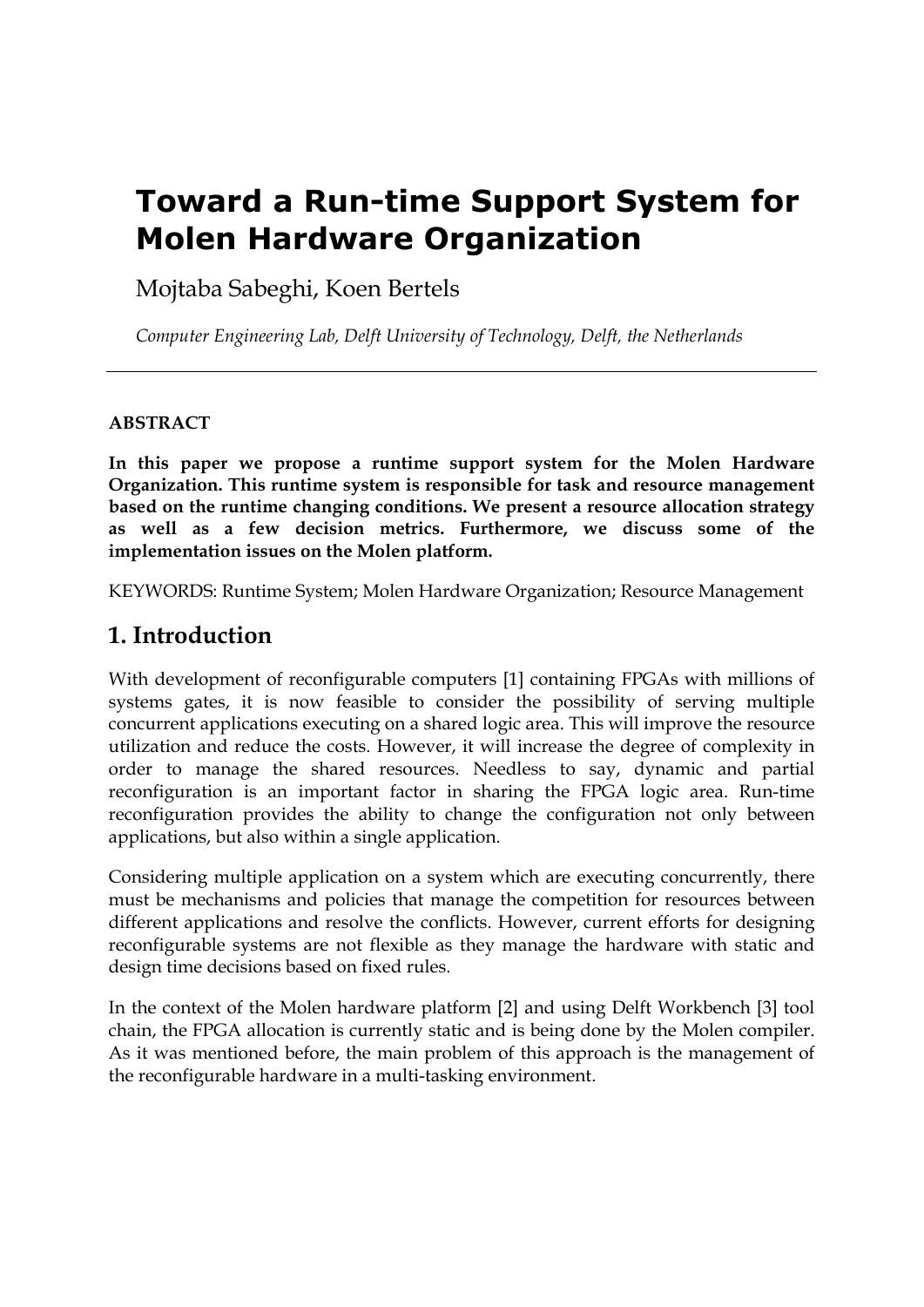In this paper we propose a runtime system that efficiently operate the system and resolve the conflicts between executing tasks. In fact, this system is responsible for task and resource management. The reminder of the paper is organized as follows. In section 2, we briefly present the Molen hardware organization. In section 3, we discuss the runtime system specification and implementation requirements. And, we conclude the paper in section 4.

### **2. Molen Hardware Organization**

Within the Molen concept, a general purpose core processor controls the execution and reconfiguration of reconfigurable coprocessors (RP), tuning the latter to various application specific algorithms. An operation, executed by the RP, is divided into two distinct phases: *set* and *execute*. In the set phase, the RP is configured to perform the required operation and in the execute phase the actual execution of the operation is performed. This decoupling allows the set phase to be scheduled well ahead of the execute phase, thereby hiding the reconfiguration latency. [4]

Molen hardware organization as it is depicted in figure **1** consists of two parts; the general purpose processor (GPP) and the reconfigurable processor (RP) usually implemented on an FPGA. Another key component is the Arbiter which performs a partial decoding of the instructions received from the instruction fetch unit and issues them to the appropriate processor (GPP or RP). The Exchange Registers (XREGs) are used for data communication between the Core Processor and Reconfigurable Processor. Parameters are moved from the register file to the XREGs and the results stored back from the XREGs in the register file. [2]



Figure 1 Molen Hardware Organization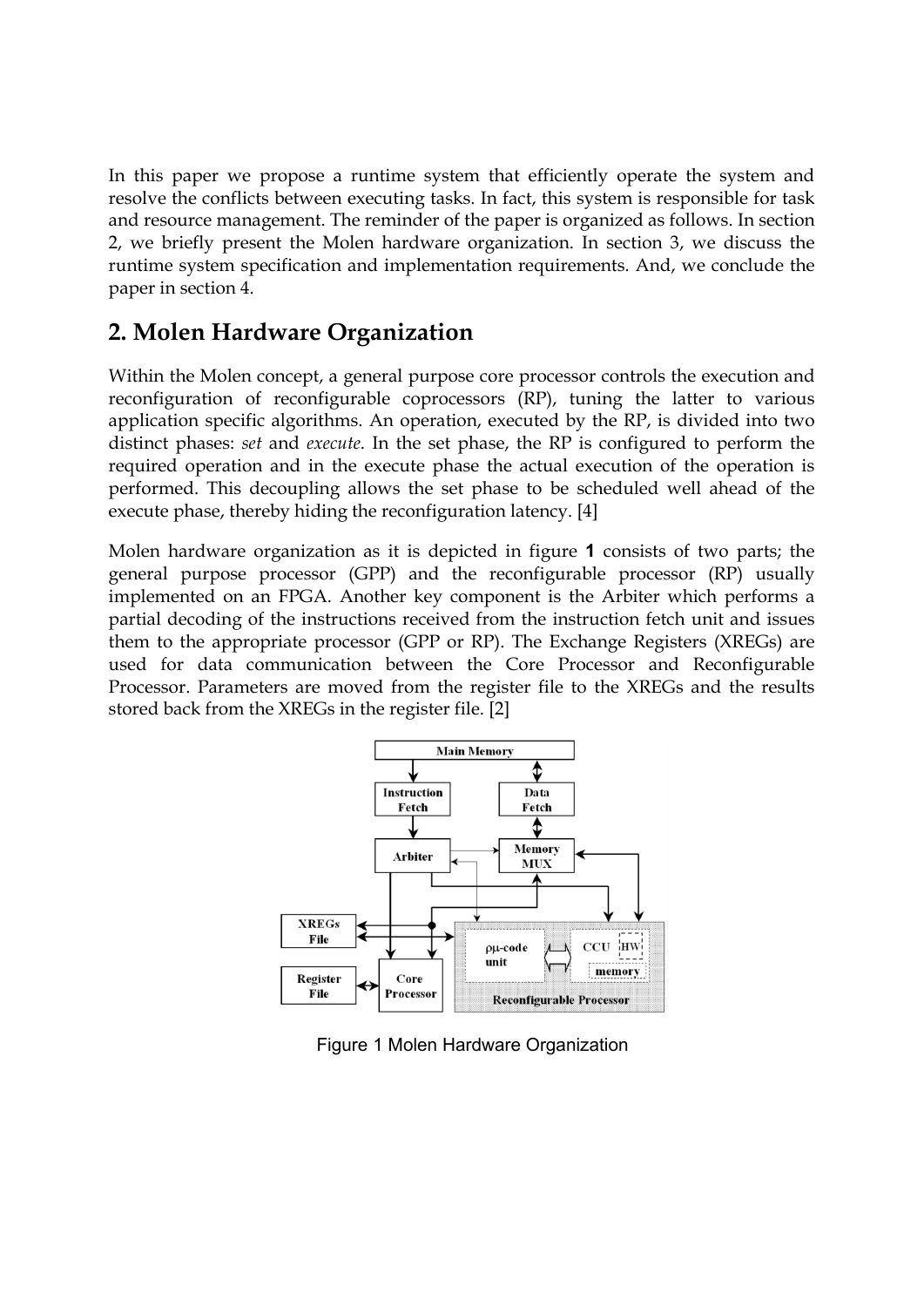## **3. Runtime System Specification and Implementation**

Currently, in the context of Delft Workbench (DWB) [3], FPGA area allocations are being done at design and compile time using the Molen compiler [5]. The profiler identifies the computing intensive parts of the application(s) and annotates the source code. These computing intensive parts can be compiled to VHDL manually or using a C to VHDL compiler called DWARV. Then, the Molen compiler at compile time decides how to allocate the area based on the profile information and also area availability. However as it was mentioned before, in a multitasking system with the dynamic changing environment it is very difficult to manage and allocate the resources at runtime.

To solve this problem, we proposed a consistent, protected, low overhead interface which decides how to allocate the hardware at run-time based on the status of the system.

To decide, this layer needs some information. A part of this information can be provided from the design time ─for example the Configuration Call Graph (CCG)─ and embedded in to the binary or provided in a separate file. The Configuration Call Graph (CCG) is a directed graph that can be used by the runtime system to perform the allocation of the hardware reconfigurations. Its nodes are the operations that can be run in the hardware and the edges represent the dependencies.

The allocation is based on configuration latency, total execution time in hardware and software, the configuration order and availability of the hardware. Some heuristics can also be beneficial among which we can mention most frequency used configuration, best speed up configuration, lowest power consumption configuration and even a combination of them. Using the CCG, we can also look at the future and obtain a near optimal schedule.

For each operation annotated by the profiler, the Molen compiler put a call to the hardware besides the software implementation of that operation. This can be done using Molen set and execute instructions. At runtime, the runtime system can choose to execute either the software version or the hardware call. By means of this mechanism we can avoid runtime binary transformation.

The Molen set and execute instruction are very important for the runtime system. Since, we need a mechanism to inspect and instrument the code to recognize the computation intensive parts. And, this is exactly what Molen set and execute instructions do. However, these instructions do not configure or execute anything on the hardware. The set just informs the runtime system of a possible future call to a hardware and the execute instruction is a signal to system to run the hardware if that is appropriate.